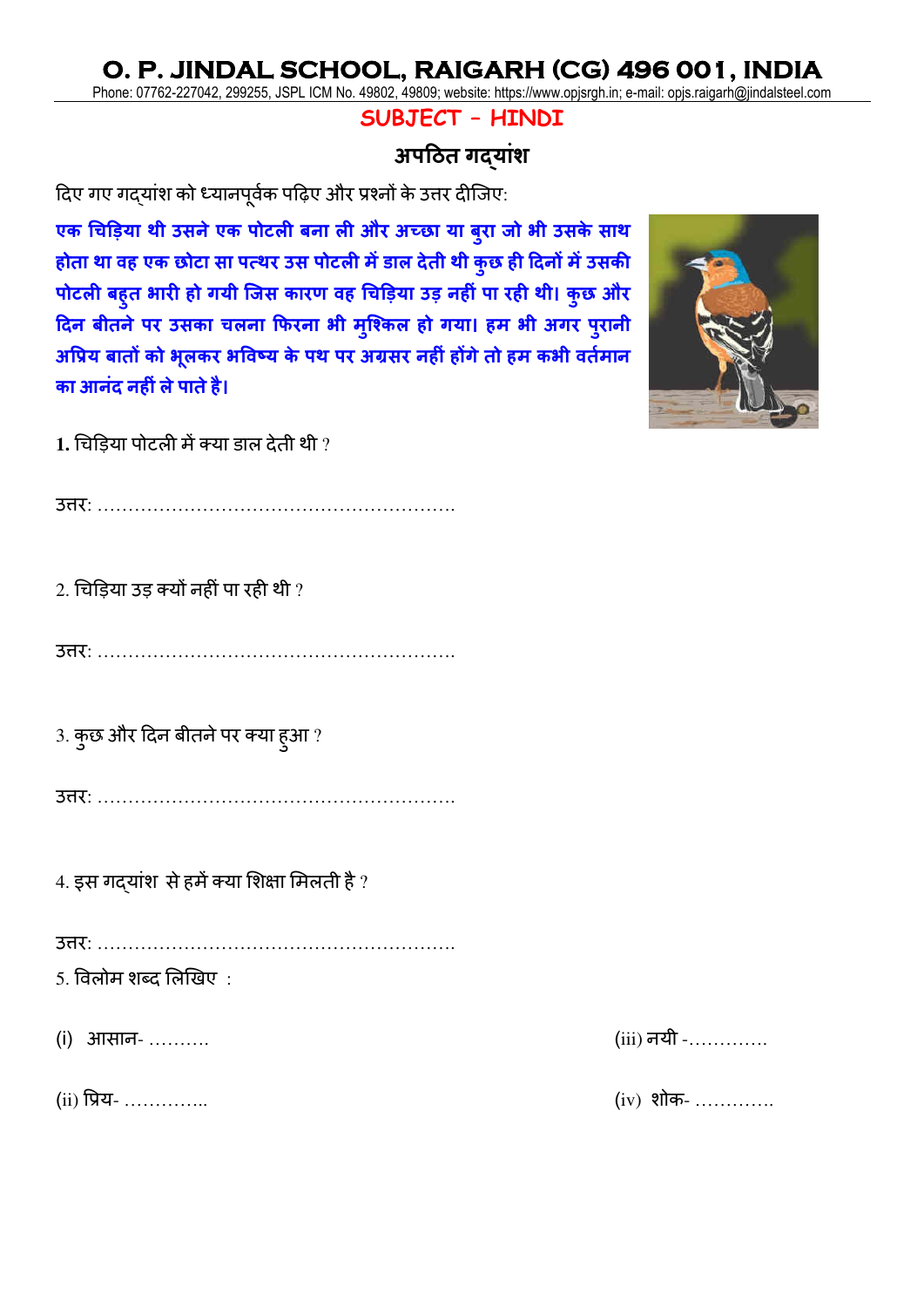Phone: 07762-227042, 299255, JSPL ICM No. 49802, 49809; website: https://www.opjsrgh.in; e-mail: opjs.raigarh@jindalsteel.com

### **SUBJECT- ENGLISH**

#### **UNSEEN PASSAGE**

Read the passage carefully and answer the following questions: Manya has a big umbrella that she likes to use on rainy days. She got the umbrella three years ago. Manya's friend Vaani gave her the umbrella. Manya's umbrella is red and purple, and the handle is silver. The umbrella is so big that four kids can fit under it! When other kids forget their umbrellas, Manya lets them share her umbrella. The other kids think her umbrella is really cool. Before she got her umbrella, Manya did not like to walk home from school on rainy days. She would ask her mom to pick her up from school. Now that she has a big umbrella, Manya loves to walk home from school. Vaani usually walks home with Manya. The girls love watching the rain fall down the edges of the umbrella.



1. When did Manya get the umbrella?

- (iii) Three years ago (iv) Six years ago
- 2. Who gave her the umbrella?
	- (i) her friend Vaani (ii) her mother
	-



- (iii) her father (iv) her teacher
- 3. What does Manya's umbrella look like?
	-
	-
	- (i) It is silver in colour. (ii) It is blue and yellow in colour.
	- (iii) It is white in colour. (iv)It is red and purple in colour.
- 4. What does Manya do when other kids forget their umbrellas?
	- (i) She does not share her umbrella with them.
	- (ii) She lets them share her umbrella.
	- (iii) She doesn't care about it.
	- (iv)She arranges another umbrella.
- 5. Before Manya got the umbrella, who picked her up from school on rainy days?
	- (i) her father (ii) her mom
	- (iii) her brother (iv) her maid
- 6. Pick out two naming words from the passage:

…………………. ………………………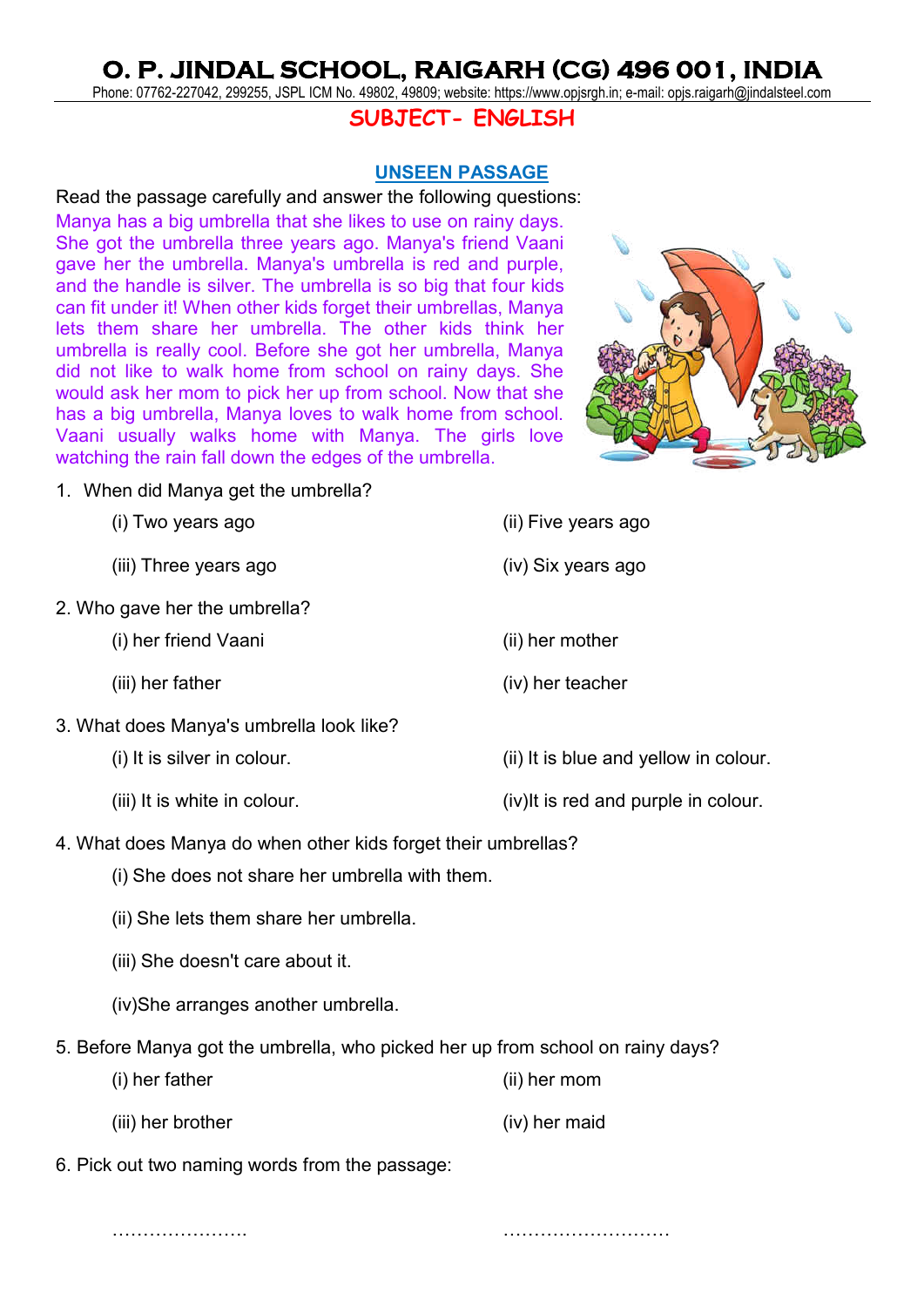Phone: 07762-227042, 299255, JSPL ICM No. 49802, 49809; website: https://www.opjsrgh.in; e-mail: opjs.raigarh@jindalsteel.com

## **TOPIC- NOUN**

| 1. Tick $(\sqrt{})$ the name of a thing. |                                                       |             |  |  |  |
|------------------------------------------|-------------------------------------------------------|-------------|--|--|--|
| (a)key                                   | (b) aunt                                              | (c) Veena   |  |  |  |
| 2. Tick the name of a place.             |                                                       |             |  |  |  |
| (a)table                                 | (b) mouse                                             | (c) town    |  |  |  |
| 3. Tick the naming word.                 |                                                       |             |  |  |  |
| (a)father                                | (b) beautiful                                         | (c) threw   |  |  |  |
| 4. Tick the naming word.                 |                                                       |             |  |  |  |
| (a)train                                 | (b) kind                                              | $(c)$ was   |  |  |  |
|                                          | 5. Which of the following nouns is a place?           |             |  |  |  |
| (a)bench                                 | b) manager                                            | (c) student |  |  |  |
|                                          | 6. Which of the following nouns is a person?          |             |  |  |  |
| (a)ball                                  | (b) Principal                                         | (c) balloon |  |  |  |
| 7. 'Fish' is a……………                      |                                                       |             |  |  |  |
| (a) proper noun<br>(b) common noun       |                                                       |             |  |  |  |
| 8. 'Cow' is a                            |                                                       |             |  |  |  |
| (a) proper noun                          | (b) common noun                                       |             |  |  |  |
| 9. 'Wednesday' is a                      |                                                       |             |  |  |  |
| (a)proper noun                           | (b) common noun                                       |             |  |  |  |
| 10. I read in O.P.JINDALSCHOOL.          |                                                       |             |  |  |  |
|                                          | Here O.P.JINDALSCHOOL is a                            |             |  |  |  |
| (a)common noun                           | (b) proper noun                                       |             |  |  |  |
|                                          | 11. The clock shows the wrong time. Here 'clock 'is a |             |  |  |  |
| (a) common noun                          | (b) proper noun                                       |             |  |  |  |
| 12. The word 'pencil' is a               |                                                       |             |  |  |  |
| (a)proper noun                           | (b) common noun                                       |             |  |  |  |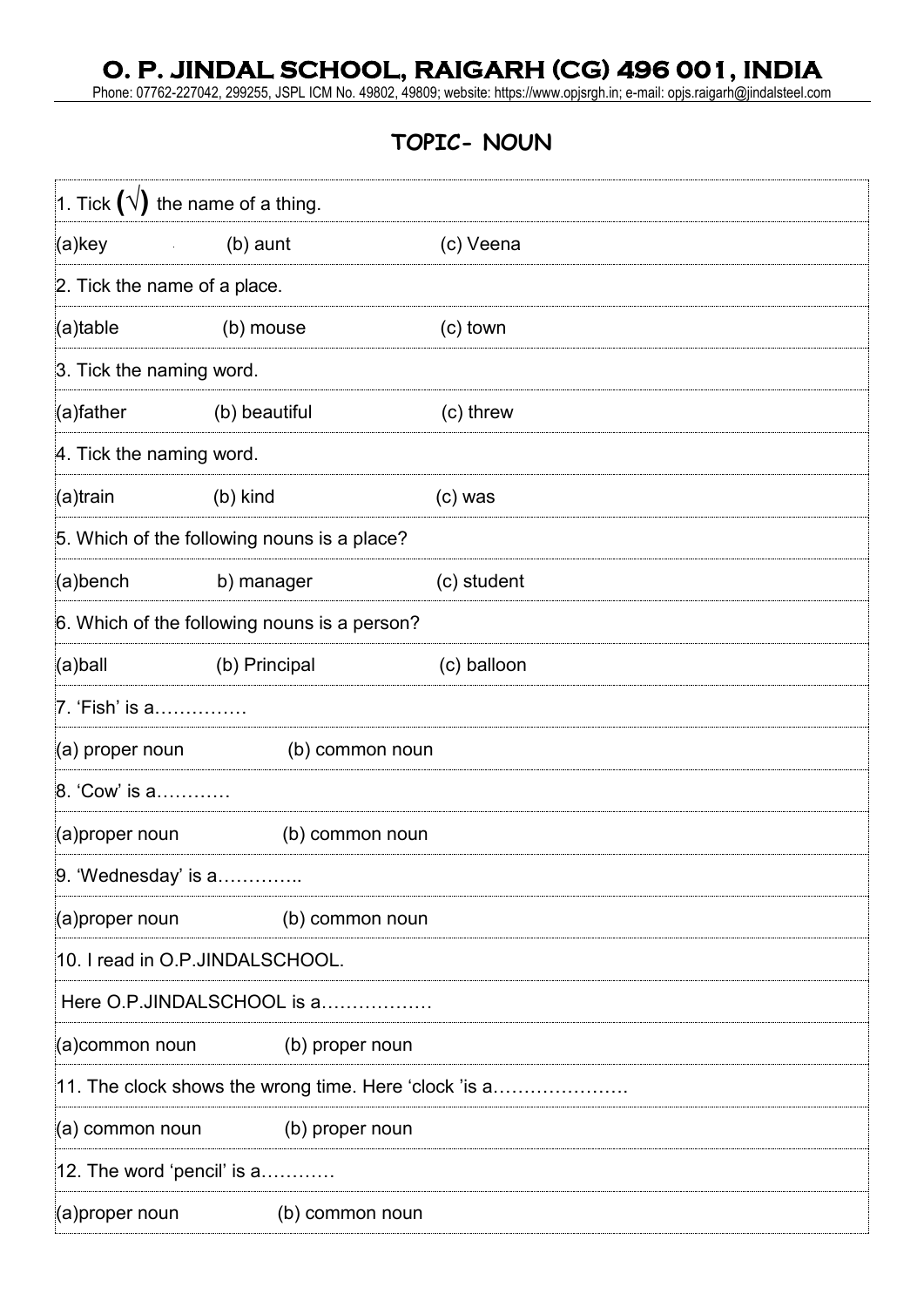Phone: 07762-227042, 299255, JSPL ICM No. 49802, 49809; website: https://www.opjsrgh.in; e-mail: opjs.raigarh@jindalsteel.com

### **Circle the common noun in the given sentences**.

- 1) The dog ran away. 2) This is a blue pen.
- 
- 5) The books are kept on the table.  $\qquad \qquad$  6) Sushil likes to eat apples.
- 
- 
- 
- 3) She has a big bag.  $\sim$  4) Rita is a pretty girl.
	-
- 7) Nile is the longest river. The same state of the state of the state of the state basketball.
- 9) A monkey is sitting on a tree. 10) I saw an elephant in the zoo.

### **PICTURE COMPOSITION**



### **Observe the given picture and complete the sentences.**

**father birthday mother friends cake lady fun**

- 1. It is a\_\_\_\_\_\_\_\_\_\_\_\_\_\_\_\_\_\_\_\_\_\_\_party.
- 2. The birthday girl is cutting the **EXALUARY 2.** The birthday girl is cutting the

3. Her \_\_\_\_\_\_and her are standing next to her.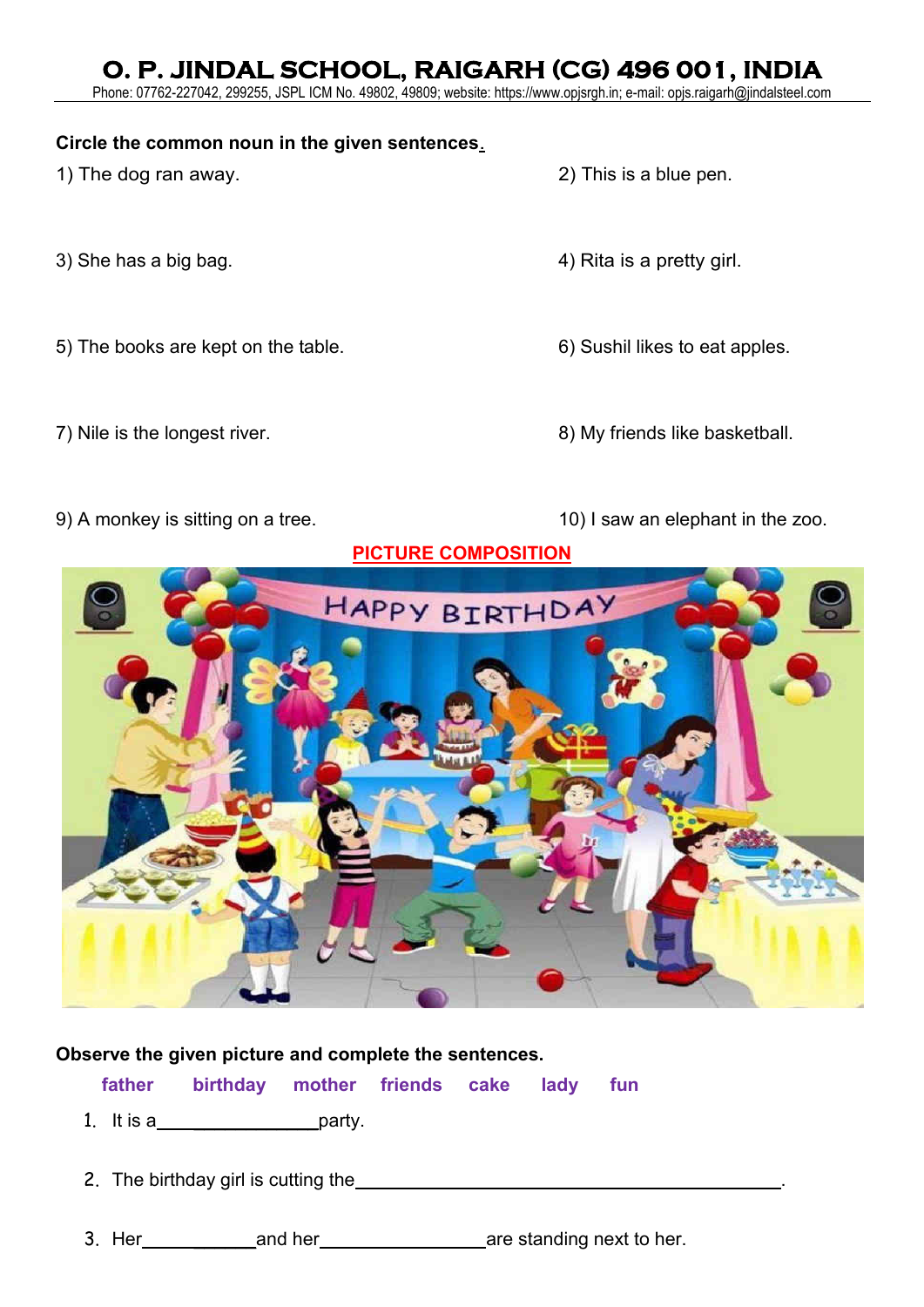Phone: 07762-227042, 299255, JSPL ICM No. 49802, 49809; website: https://www.opjsrgh.in; e-mail: opjs.raigarh@jindalsteel.com

\_\_\_\_\_\_\_\_\_\_\_\_\_\_\_\_\_\_\_\_\_\_\_\_\_\_\_\_\_\_\_\_\_\_\_\_

\_\_\_\_\_\_\_\_\_\_\_\_\_\_\_\_\_\_\_\_\_\_\_\_\_\_\_\_\_\_\_\_\_\_\_\_

\_\_\_\_\_\_\_\_\_\_\_\_\_\_\_\_\_\_\_\_\_\_\_\_\_\_\_\_\_\_\_\_\_\_\_\_

\_\_\_\_\_\_\_\_\_\_\_\_\_\_\_\_\_\_\_\_\_\_\_\_\_\_\_\_\_\_\_\_\_\_\_\_

\_\_\_\_\_\_\_\_\_\_\_\_\_\_\_\_\_\_\_\_\_\_\_\_\_\_\_\_\_\_\_\_\_\_\_\_

\_\_\_\_\_\_\_\_\_\_\_\_\_\_\_\_\_\_\_\_\_\_\_\_\_\_\_\_\_\_\_\_\_\_\_\_

- 4. Her is clicking pictures.
- 5. The \_\_\_\_\_\_\_\_\_\_\_\_\_\_is serving food.
- 6. The children have \_\_\_\_\_\_\_\_\_\_at the party.

### **Underline the action words in the given sentences.**

- 1. The bell rings at 9:00AM.
- 2. Birds built nests.
- 3. The child climbs the trees.
- 4. Cow eats the grass.
- 5. Mother cooked the dinner.
- 6. He likes ice cream.
- 7. She watches television.
- 8. Tia jumps on her bed.

### **Rearrange the jumbled sentences.**

- 1. This Friday/have/we/a holiday
- 2. cooks/my mom/delicious/food
- 3. the/thief/arrested/the policeman
- 4. bakes/a baker/bread
- 5. of leather/the jacket/was made

6. under/the fish/the/sea/live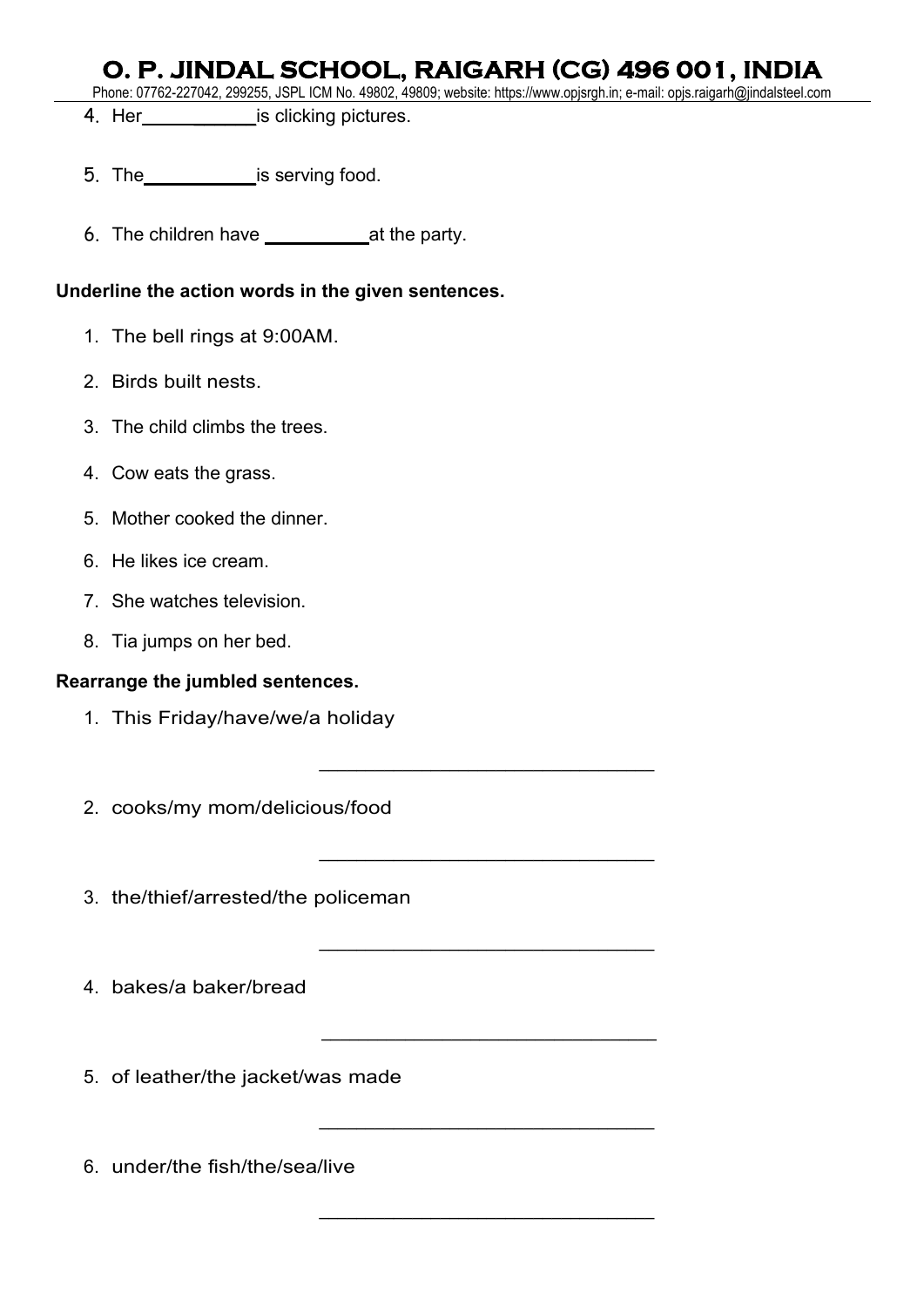Phone: 07762-227042, 299255, JSPL ICM No. 49802, 49809; website: https://www.opjsrgh.in; e-mail: opjs.raigarh@jindalsteel.com

### **UNSEEN PASSAGE**

### **Read the passage and answer the questions given below.**

Five cows lived in a little wood. They ate fresh grass in a large green meadow. They were best

friends. They decided to do everything together, so the lions couldn't attack them for food.

One day the five cows fought and each one started eating grass in a different place. The lions decided to seize the opportunity and killed them one by one.

### **Choose the correct option to fill in the blank**.

1. The five cows were friends.

| a) best                                        |          | b)cruel           |
|------------------------------------------------|----------|-------------------|
| c) foolish                                     |          | d)unkind          |
| 2. They used to eat grass in a                 |          |                   |
| a) meadow                                      | b) hills |                   |
| c) park                                        |          | d) garden         |
| 3. The meaning of the word 'wood' is _________ |          |                   |
| a) a log                                       | b)forest |                   |
| c) garden                                      | d)city   |                   |
| 4. Who decided to kill the cows?               |          |                   |
| a) a deer                                      |          | b) a lion         |
| c) a tiger                                     |          | d) a wolf         |
| 5. The message of the passage is-              |          |                   |
| a) Unity is strength                           |          | b) Cow seat grass |
| c) Lion is bad                                 |          | d) Be Honest      |
|                                                |          |                   |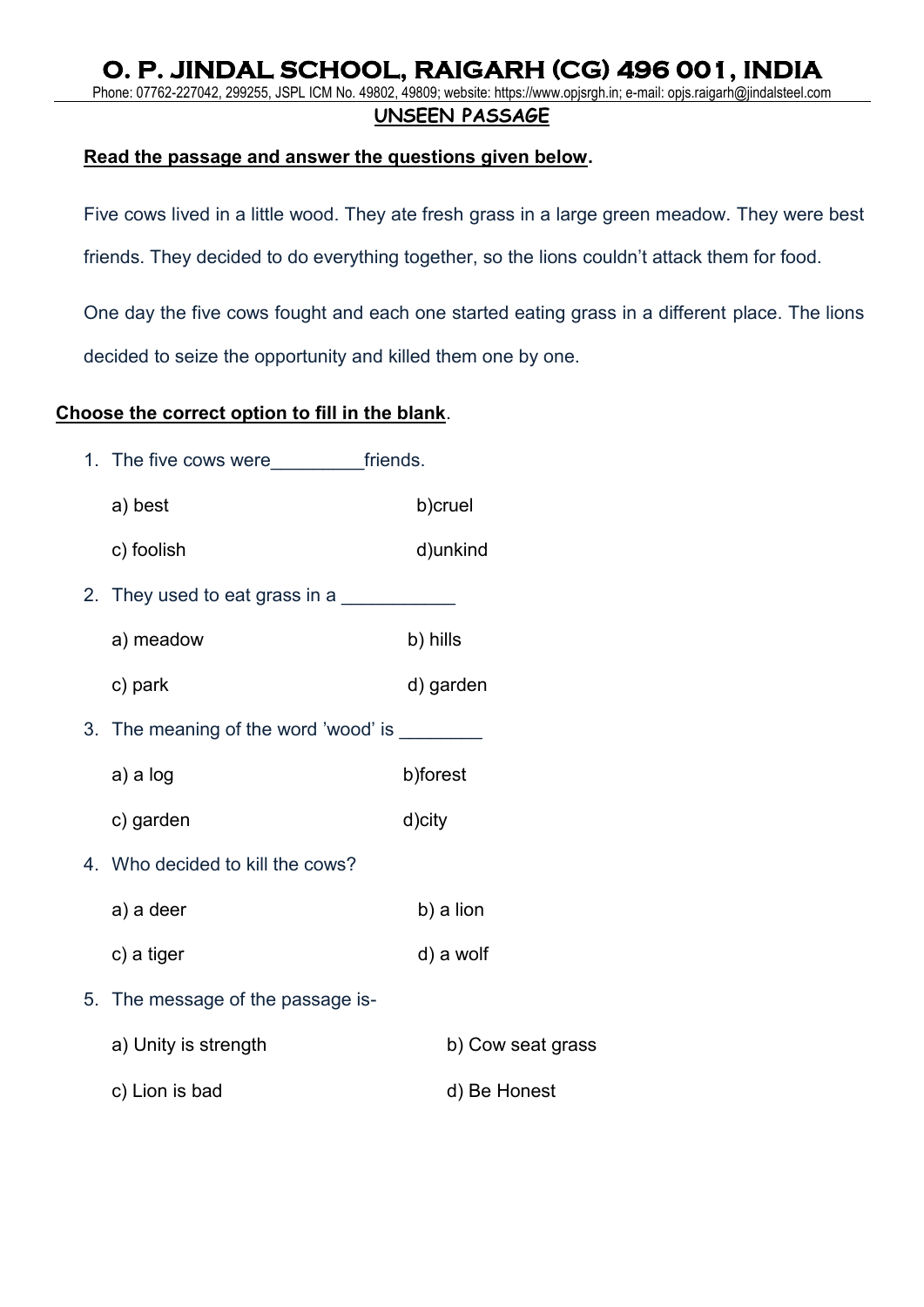Phone: 07762-227042, 299255, JSPL ICM No. 49802, 49809; website: https://www.opjsrgh.in; e-mail: opjs.raigarh@jindalsteel.com **Circle the pronoun in each sentence.** 

- 1. I have dance class at 4 o'clock.
- 2. Please ask them.
- 3. Are they at home?
- 4. She ate a sandwich.
- 5. He walked home.
- 6. This is their house
- 7. Did anyone else see my socks?

### **Read the passage carefully and answer the questions given below.**

My mother took me and my brother Arun to the fun parade on Monday.I saw three pretty white horses walking in the parade and some big dogs running in the parade too. The clowns and their puppy were wearing purple hats and big orange pants. After the parade, the clowns gave us can dies to eat.

1. Mother and Arun go for a parade on–

|    | a) Sunday                                   | b. Monday  | c. Tuesday                                                       | d. Wednesday |
|----|---------------------------------------------|------------|------------------------------------------------------------------|--------------|
|    | 2. Who gave candies to the children?        |            |                                                                  |              |
|    | a) mother                                   | b. uncle   | c.clowns                                                         | d.aunt       |
|    | 3. The number of horses in the parade were- |            |                                                                  |              |
|    | a) six                                      | b.five     | c.four                                                           | d.three      |
|    |                                             |            | 4. The describing words used for the words 'hats and pants' are- |              |
|    | a) green and purple                         |            | c.yellow and orange                                              |              |
|    | b) purple and orange                        |            | d.white and black                                                |              |
| 5. | The dogs were                               |            | in the parade.                                                   |              |
|    | a) barking                                  | b) walking | c.running                                                        | d.sitting    |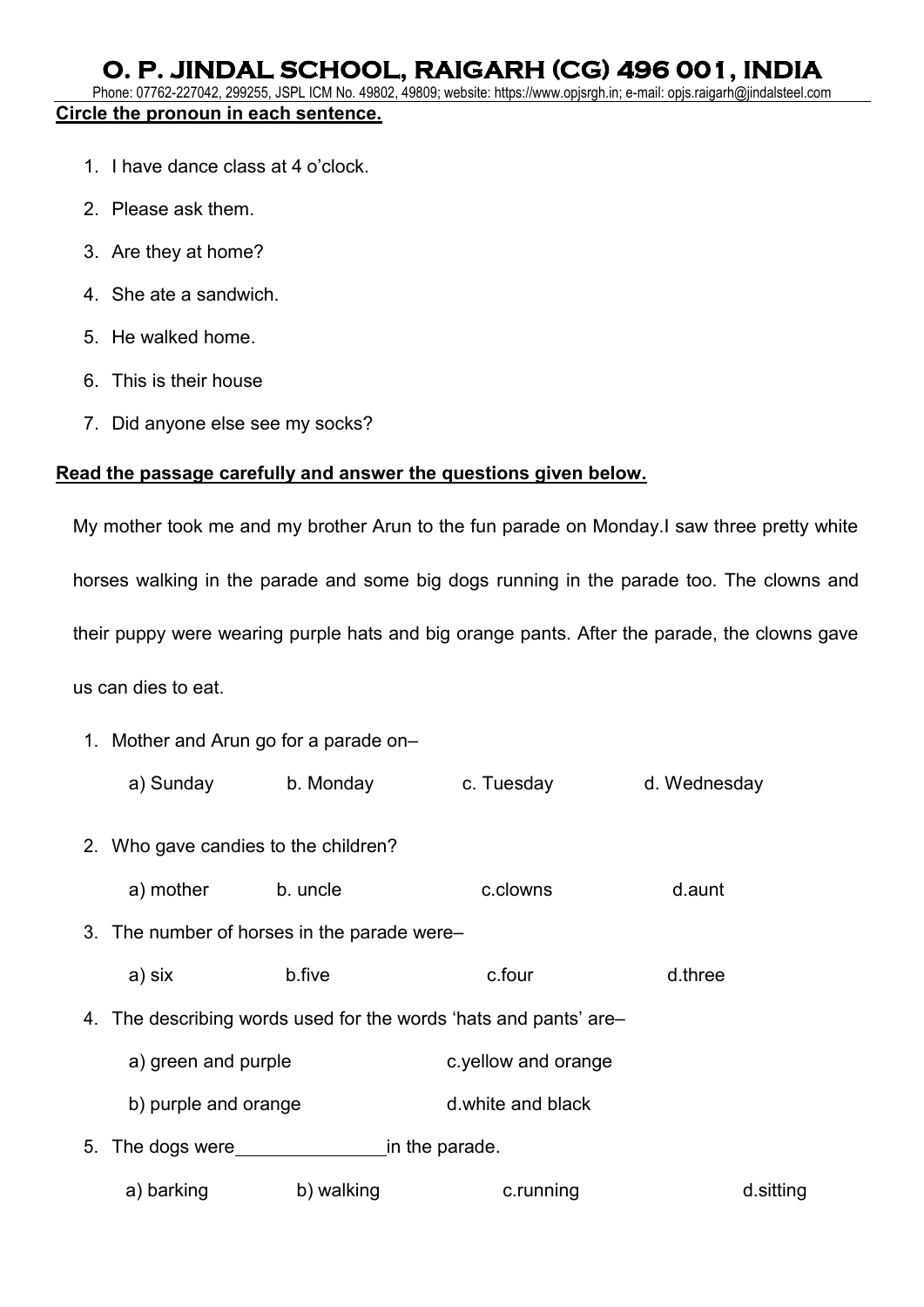Phone: 07762-227042, 299255, JSPL ICM No. 49802, 49809; website: https://www.opjsrgh.in; e-mail: opjs.raigarh@jindalsteel.com **Choose the correct punctuation mark to write at the end of this sentence.** 

1. What is the capital of India



**Write five sentences about the picture given below.** 



| ٩              |  |
|----------------|--|
| $\overline{2}$ |  |
| 3              |  |
| 4              |  |
| 5              |  |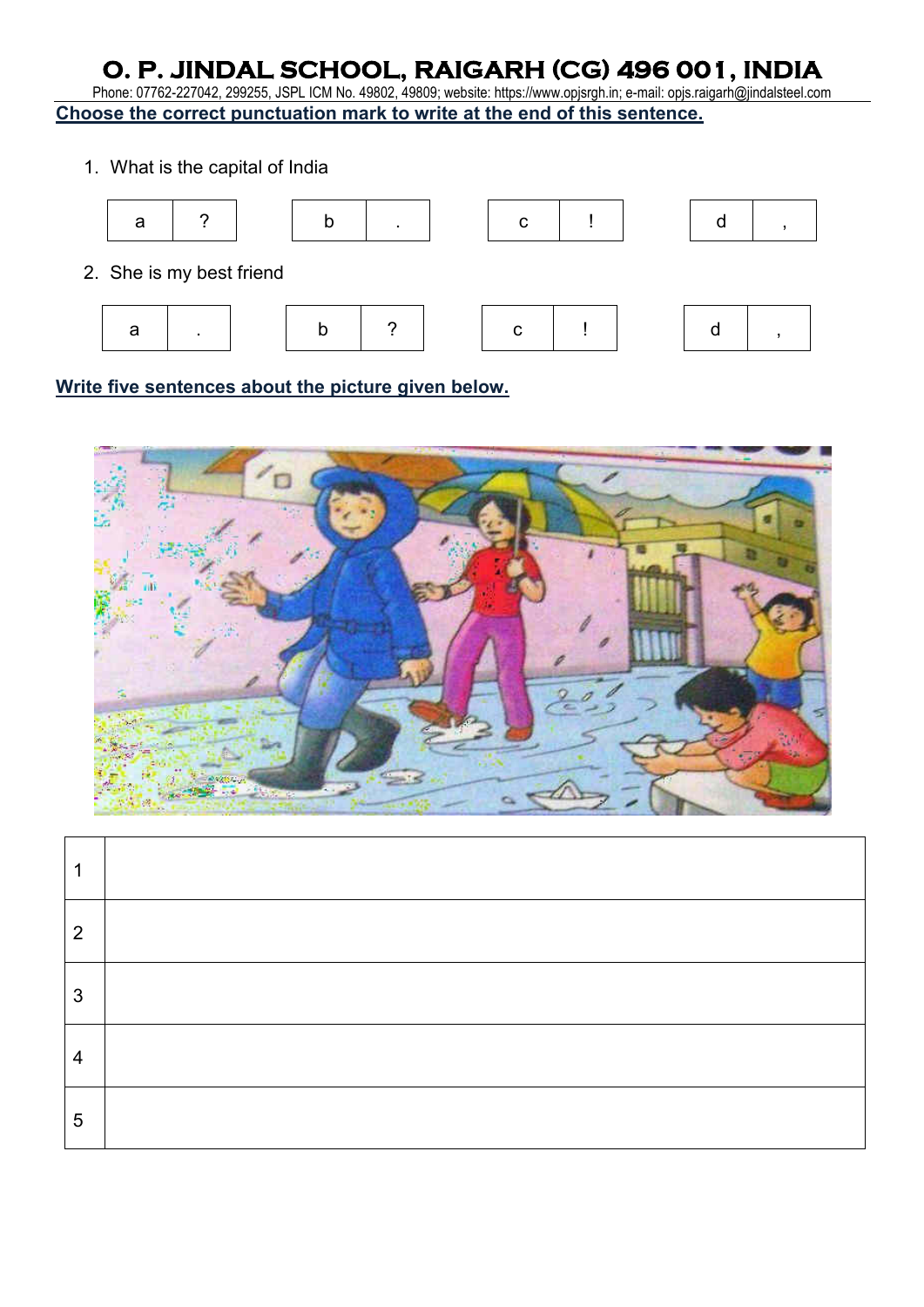Phone: 07762-227042, 299255, JSPL ICM No. 49802, 49809; website: https://www.opjsrgh.in; e-mail: opjs.raigarh@jindalsteel.com

### **Circle the proper nouns and underline the common nouns:**

| park         | school           | Post Office | Fortis<br>Hospital     | Mahatma<br>Gandhi | plate    |
|--------------|------------------|-------------|------------------------|-------------------|----------|
| April        | Holi             | Snoopy      | pencil                 | pen               |          |
| brother      | state            | mirror      | O. P. Jindal<br>School | ring              | mountain |
| <b>Delhi</b> | <b>Himalayas</b> | lake        | book                   | chalk             | desk     |
| Mumbai       | mother           | boy         | river                  | mobile            | Raigarh  |

**Add "s"or "es"to these nouns to make many.** 

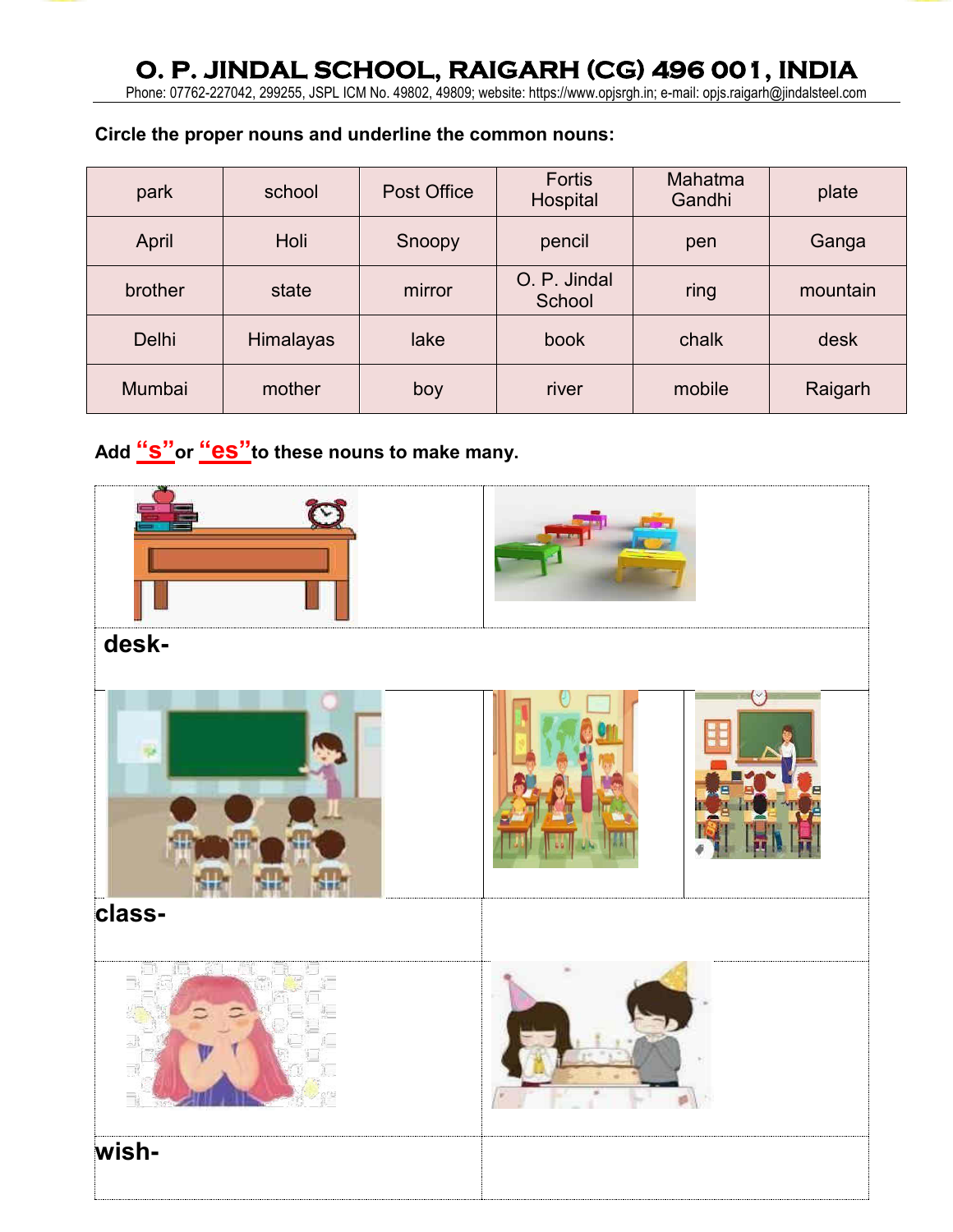Phone: 07762-227042, 299255, JSPL ICM No. 49802, 49809; website: https://www.opjsrgh.in; e-mail: opjs.raigarh@jindalsteel.com

## **Unseen Passage**

### **Read the given passage carefully and answer the following questions:**

Young one of a butterfly is called a caterpillar. Caterpillars eat leaves.

They have a soft body. Some caterpillars have spines on their body. They

breathe through little holes on the sides of their body. They have many

friends and they love to play with them.

- 1. What do Caterpillars eat?
- (i) chocolates (ii) leaves (iii) fruits (iv) soil 2. Who has a soft body? (i) deer (ii) cat (iii) caterpillar (iv) snail 3. Some caterpillars have in their body. (i) shells (ii) spines (iii) horns (iv) worms 4. Caterpillar breathes through **EXECUTE:** (i) holes (ii) heart (iii) lungs (iv) skin 5. Caterpillar is a young one of a (i) snail (ii) earthworm (iii) worms (iv) butterfly 6. Write the plural of leaf **with the plural** of leaf
- 7. Write the opposite of one -

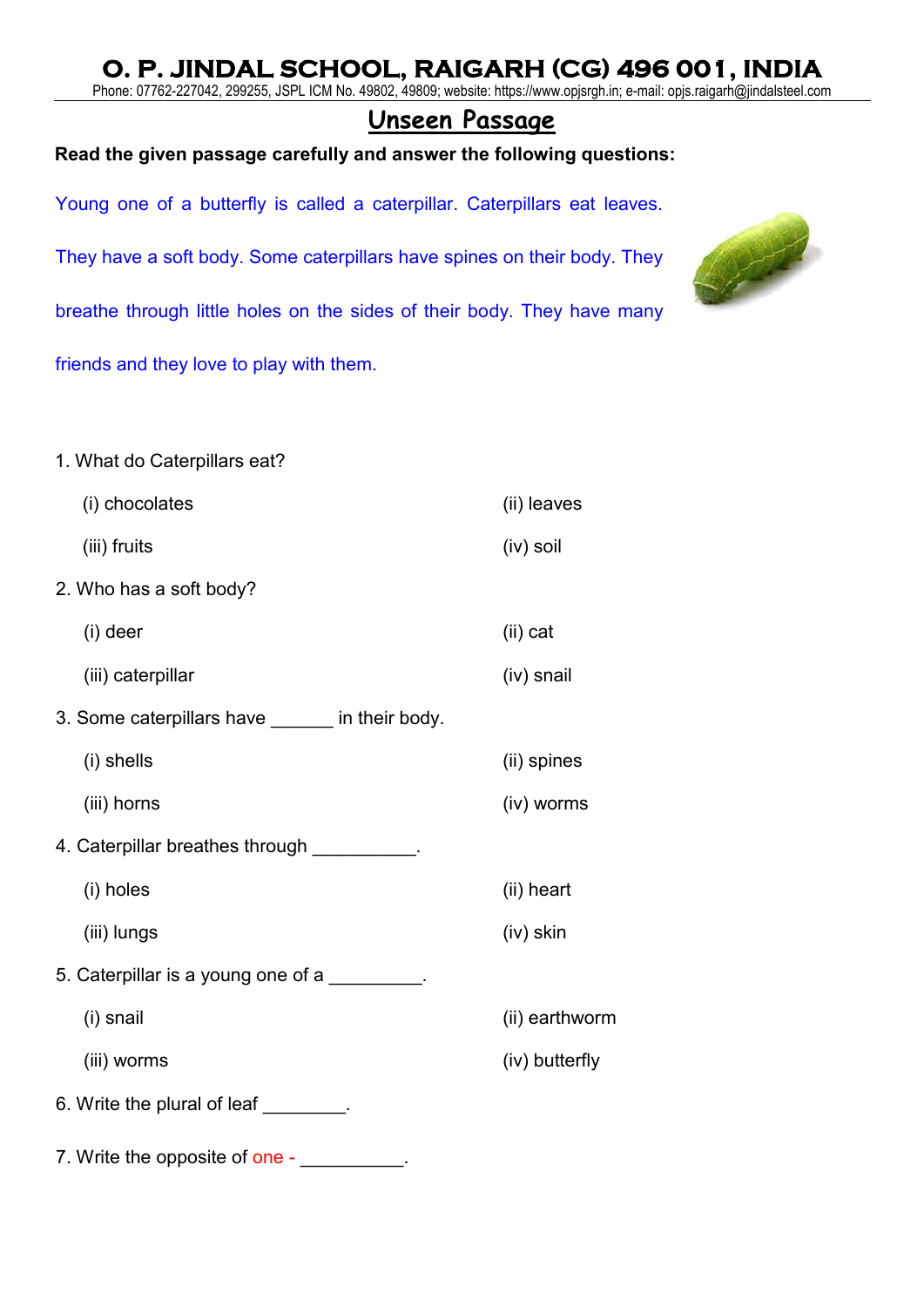Phone: 07762-227042, 299255, JSPL ICM No. 49802, 49809; website: https://www.opjsrgh.in; e-mail: opjs.raigarh@jindalsteel.com

**TOPIC- PICTURE DESCRIPTION**

Look at the picture carefully and frame five sentences:

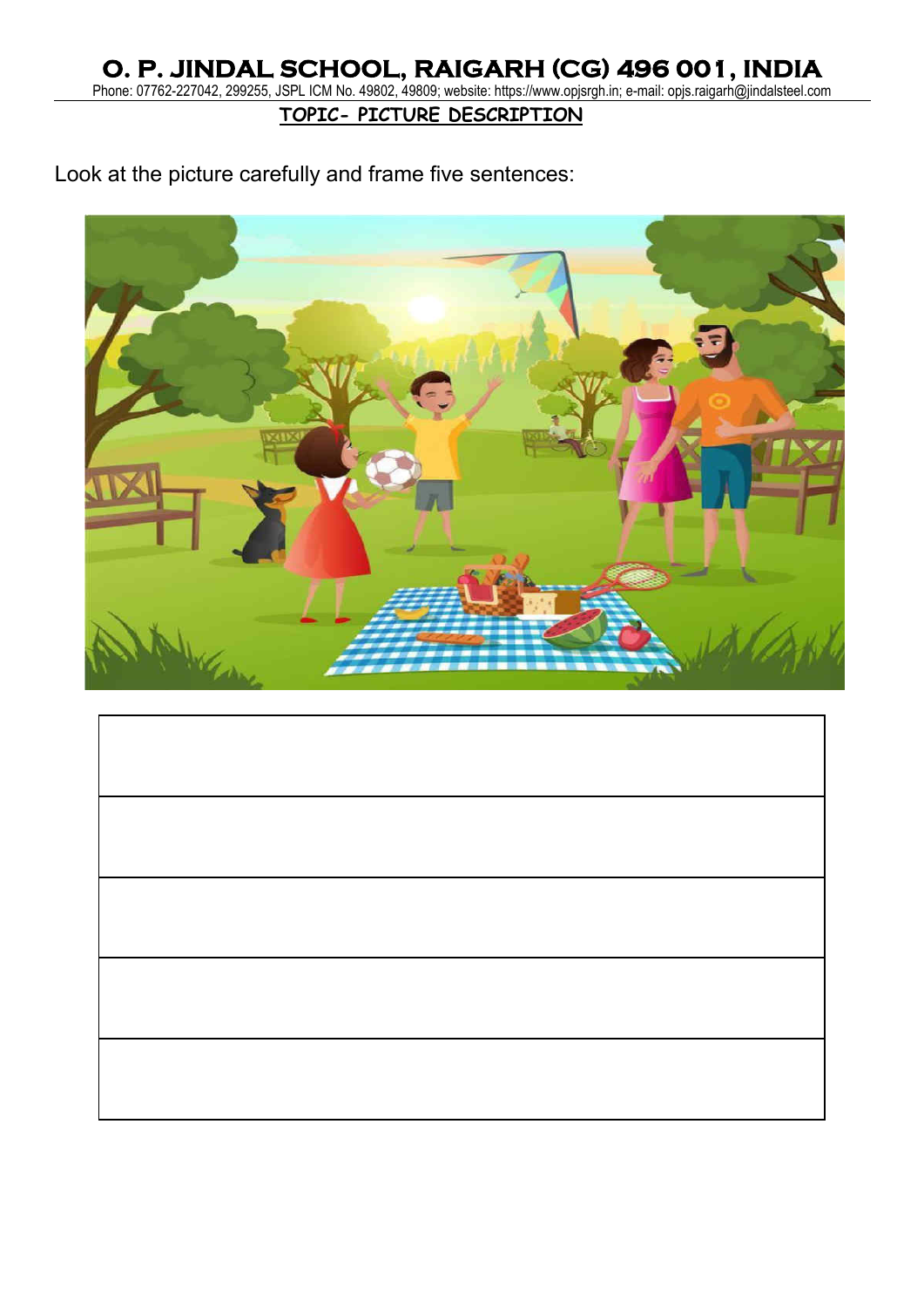Phone: 07762-227042, 299255, JSPL ICM No. 49802, 49809; website: https://www.opjsrgh.in; e-mail: opjs.raigarh@jindalsteel.com

### **Complete the puzzle using these clues.**



## **Read the passage carefully and identify the PROPER NOUN and COMMON NOUN in it.**

Mahatma Gandhi is called as the father of our nation. He was born at Porbandar, Gujarat on 2<sup>nd</sup> October, 1869. His full name was Mohandas Karamchand Gandhi. He never told a lie. He always believed in truth and non- violence. He helped everyone. He was a great freedom fighter. He made his country free from Britishers in 1947.

| <b>COMMON NOUN</b> | <b>PROPER NOUN</b> |
|--------------------|--------------------|
|                    |                    |
|                    |                    |
|                    |                    |
|                    |                    |
|                    |                    |
|                    |                    |
|                    |                    |
|                    |                    |
|                    |                    |
|                    |                    |
|                    |                    |
|                    |                    |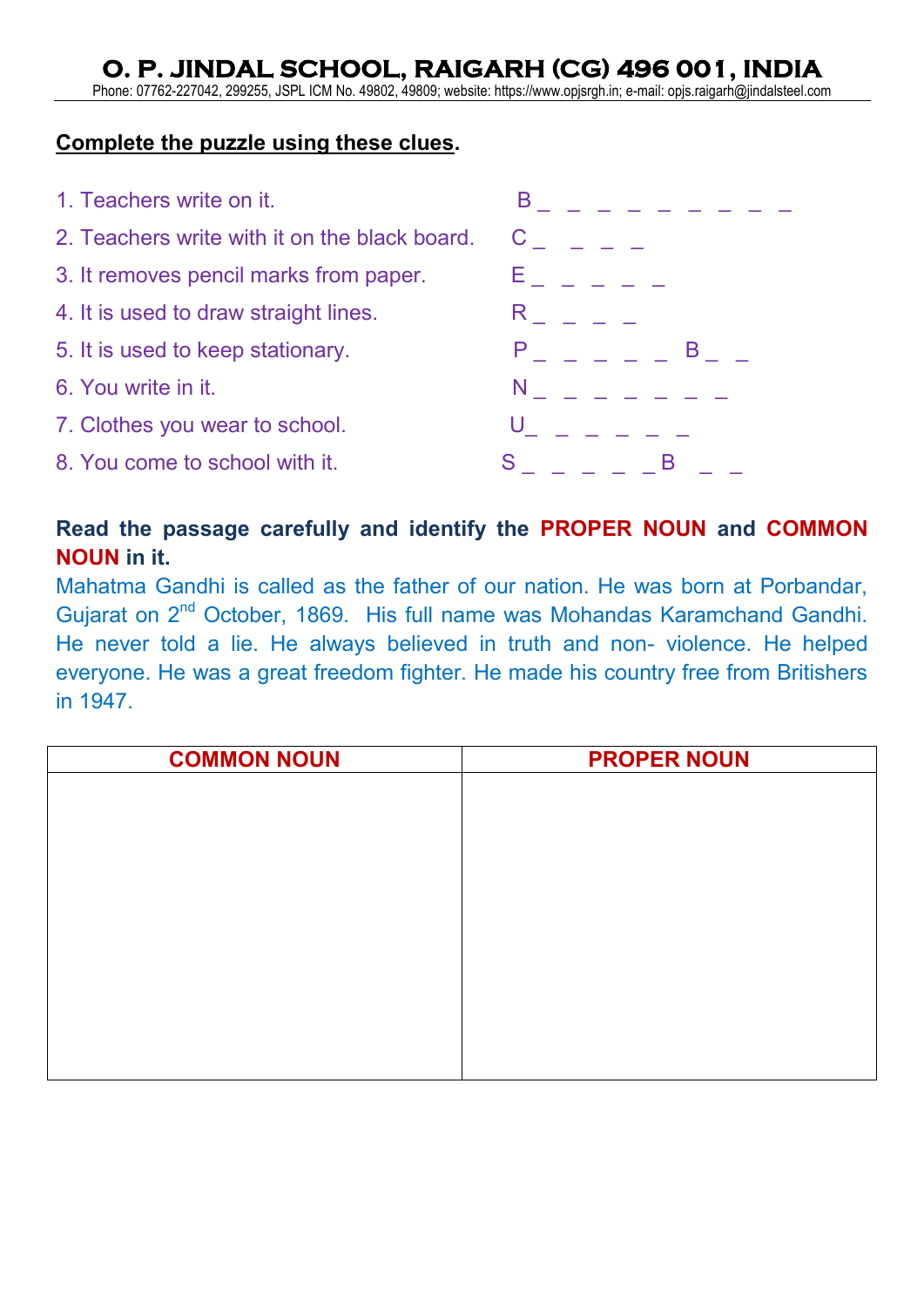Phone: 07762-227042, 299255, JSPL ICM No. 49802, 49809; website: https://www.opjsrgh.in; e-mail: opjs.raigarh@jindalsteel.com

**TOPIC- DESCRIBING WORDS** 

**Read the given sentences and complete them with suitable describing words from the help box:** 

# **Strong, long, happy, hot, old, big, beautiful, fat, short, slow**



**3. This is an \_\_\_\_\_\_\_ t-shirt. 4. He is very \_\_\_\_\_\_\_\_\_.** 















**5. The cat is 6. The giraffe has under the cat is** 



**7. She is a \_\_\_\_\_\_\_\_\_ princess. 8. It is a \_\_\_\_\_\_\_ cup of coffee.** 



**9. The slug is \_\_\_\_\_\_\_\_\_. 10. They are \_\_\_\_\_\_\_\_\_\_.** 

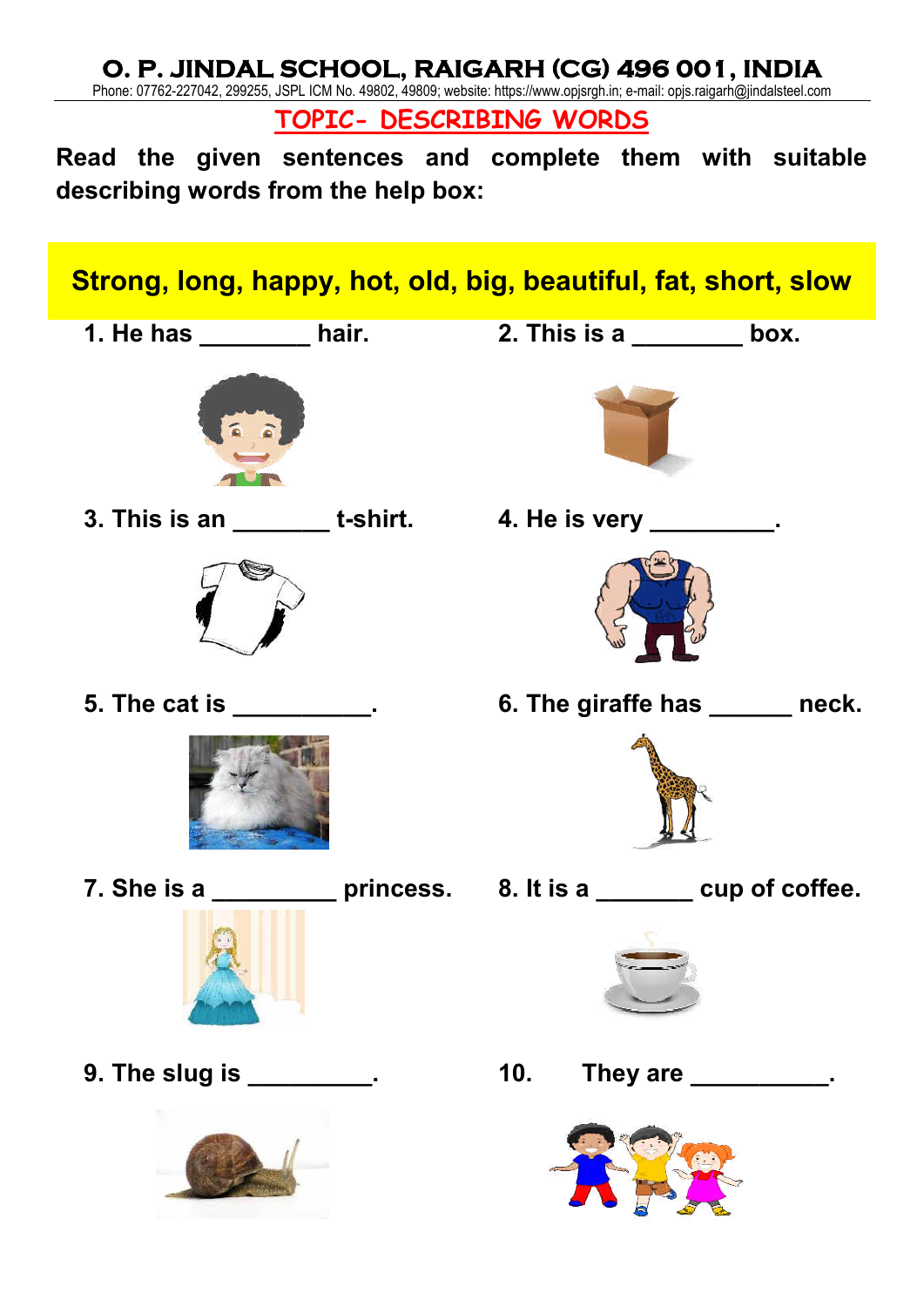Phone: 07762-227042, 299255, JSPL ICM No. 49802, 49809; website: https://www.opjsrgh.in; e-mail: opjs.raigarh@jindalsteel.com

## **Topic - Homophones**

Choose the correct **homophone** for each sentence below.

- 1. Please do not the paper.
- 2. I got a new of shoes for school.
- 3. I saw the \_\_\_\_\_\_\_\_\_\_ jump through the grass.
- 4. I know the answer \_\_\_\_\_\_\_\_\_\_\_\_ way!
- 5. We read the fairy **with the set of the fairy** in bed.
- 6. First dig a seed.
- 7. Be sure to tie a \_\_\_\_\_\_\_\_\_\_\_\_\_ in the lace.
- 8. We walked \_\_\_\_\_\_\_\_\_\_\_\_\_\_ the class to peek in.
- 9. Can you **the owl hooting.**
- 10. Did you go \_\_\_\_\_\_\_\_\_\_\_\_\_\_\_ the store yet?

| waste | waist     |  |  |  |  |
|-------|-----------|--|--|--|--|
| pear  | pair      |  |  |  |  |
| hare  | hair      |  |  |  |  |
| right | write     |  |  |  |  |
| tail  | tale      |  |  |  |  |
| hole  | whole     |  |  |  |  |
| not   | knot      |  |  |  |  |
| buy   | by        |  |  |  |  |
| hear  | here      |  |  |  |  |
| two   | too<br>to |  |  |  |  |

### **Choose the opposites of the words given below from the box.**

**Good, Shallow, Awake, Common, Destroy, Sweet, Straight, Cruel, Best, Borrow, End** 

| 2. Bitter – _______________________ |
|-------------------------------------|
|                                     |
|                                     |
|                                     |
|                                     |
|                                     |
|                                     |
|                                     |
|                                     |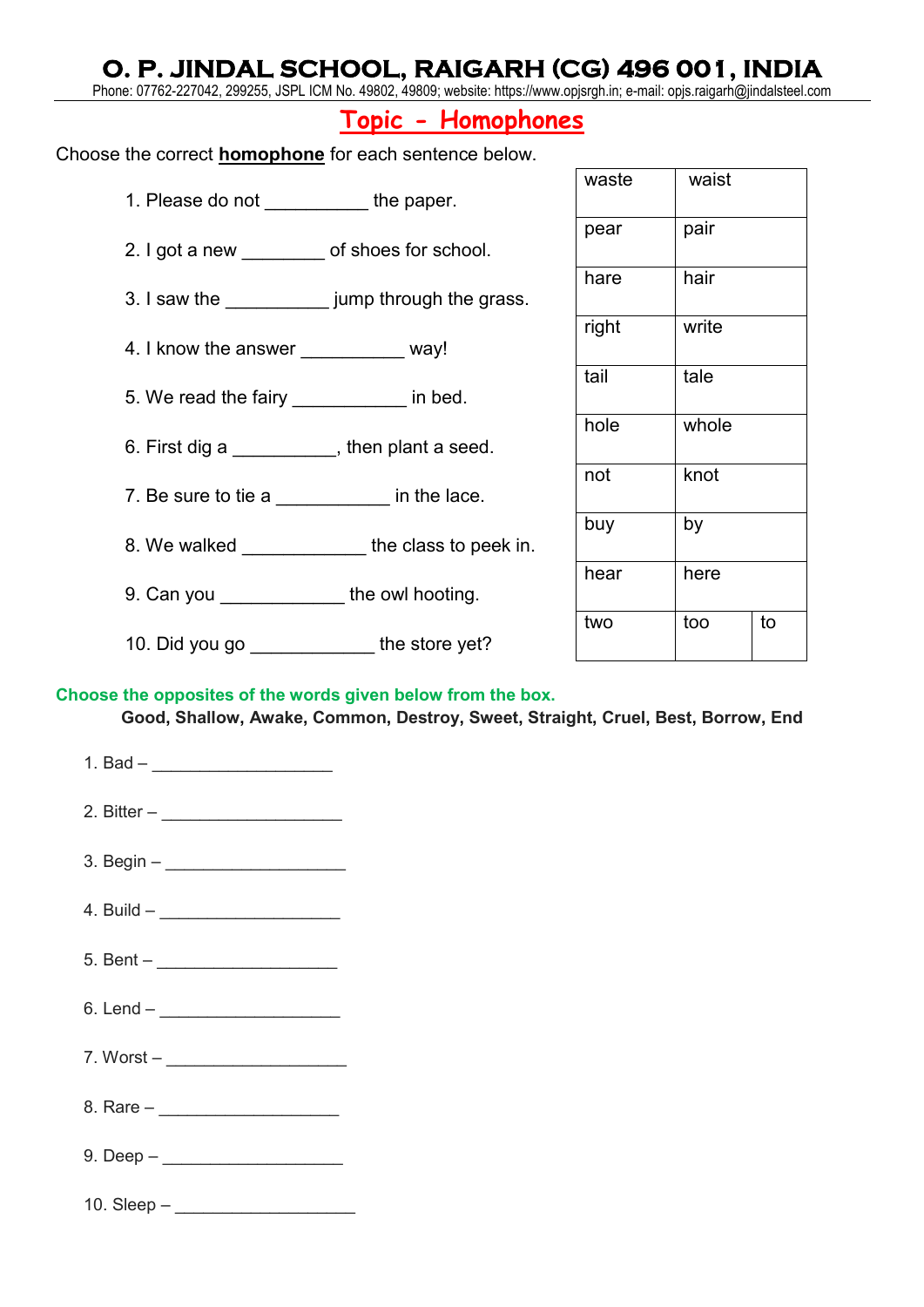Phone: 07762-227042, 299255, JSPL ICM No. 49802, 49809; website: https://www.opjsrgh.in; e-mail: opjs.raigarh@jindalsteel.com

# **Mathematics**



### **After and before numbers.**

| <b>Before Numbers</b> |    |  |         |    | <b>After Numbers</b> |    |  |
|-----------------------|----|--|---------|----|----------------------|----|--|
|                       | 42 |  | 39      | 56 |                      | 83 |  |
|                       | 72 |  | 22      | 77 |                      | 19 |  |
|                       | 39 |  | 64      | 36 |                      | 94 |  |
|                       | 54 |  | 93      | 92 |                      | 86 |  |
|                       | 86 |  | 82      | 80 |                      | 41 |  |
|                       | 92 |  | 56      | 72 |                      | 57 |  |
|                       | 70 |  | $\bf 6$ | 26 |                      | 63 |  |
|                       | 31 |  | 11      | 39 |                      | 88 |  |
|                       | 12 |  | 26      | 55 |                      | 99 |  |
|                       | 9  |  | 39      | 66 |                      | 79 |  |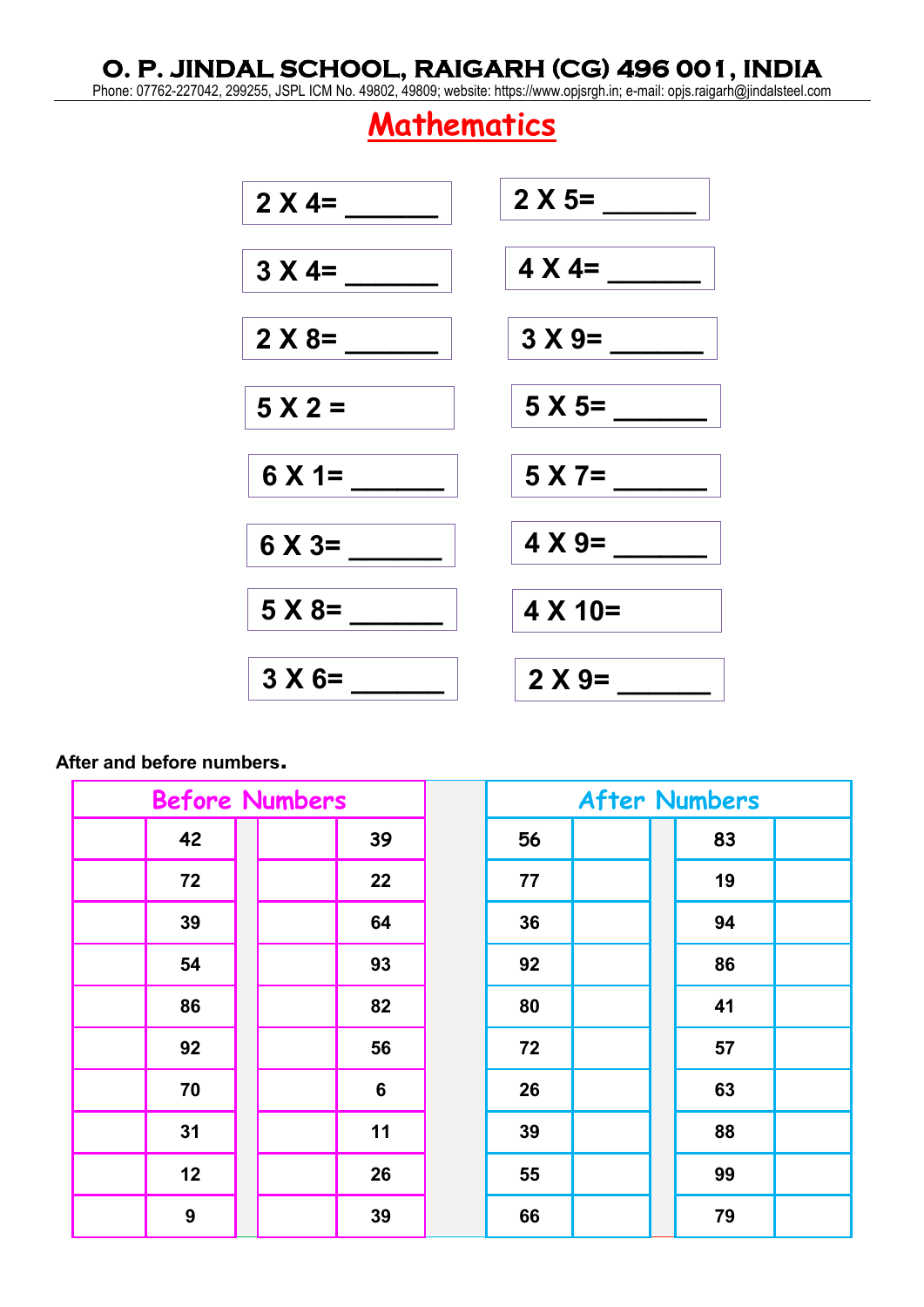Phone: 07762-227042, 299255, JSPL ICM No. 49802, 49809; website: https://www.opjsrgh.in; e-mail: opjs.raigarh@jindalsteel.com **Read the story, fill in the blanks using the words given below:** 

| Rectangle Circle Triangle                                                                                            |                              | <b>Square</b>                                            | Oval |
|----------------------------------------------------------------------------------------------------------------------|------------------------------|----------------------------------------------------------|------|
| Hello, I am Mr.                                                                                                      |                              |                                                          |      |
| I am staying in a big                                                                                                |                              |                                                          |      |
| This is my neighbour Mr. <b>Constant of the Constant of This is my neighbour Mr. Constant of the Constant Orient</b> |                              |                                                          |      |
| He lives in a                                                                                                        | house. These are my friends. |                                                          |      |
| They are Mr. and Mrs.                                                                                                |                              | ____________________. We all live in the town of Shapes. |      |
| Answer the following questions.                                                                                      |                              |                                                          |      |
| 1. A rectangle has _______ equal sides and __________ corners.                                                       |                              |                                                          |      |
| 2. Which shapes have no corners? _____________.                                                                      |                              |                                                          |      |
| 3. When a square is rotated its shape changes. True / False                                                          |                              |                                                          |      |
| 4. A circle is made up of straight line. True / False                                                                |                              |                                                          |      |
| 5. Which shape has 3 sides? _____________.                                                                           |                              |                                                          |      |
| Observe the picture and count the number of shapes.                                                                  |                              |                                                          |      |
|                                                                                                                      |                              |                                                          |      |
|                                                                                                                      |                              |                                                          |      |
|                                                                                                                      |                              |                                                          |      |
|                                                                                                                      |                              |                                                          |      |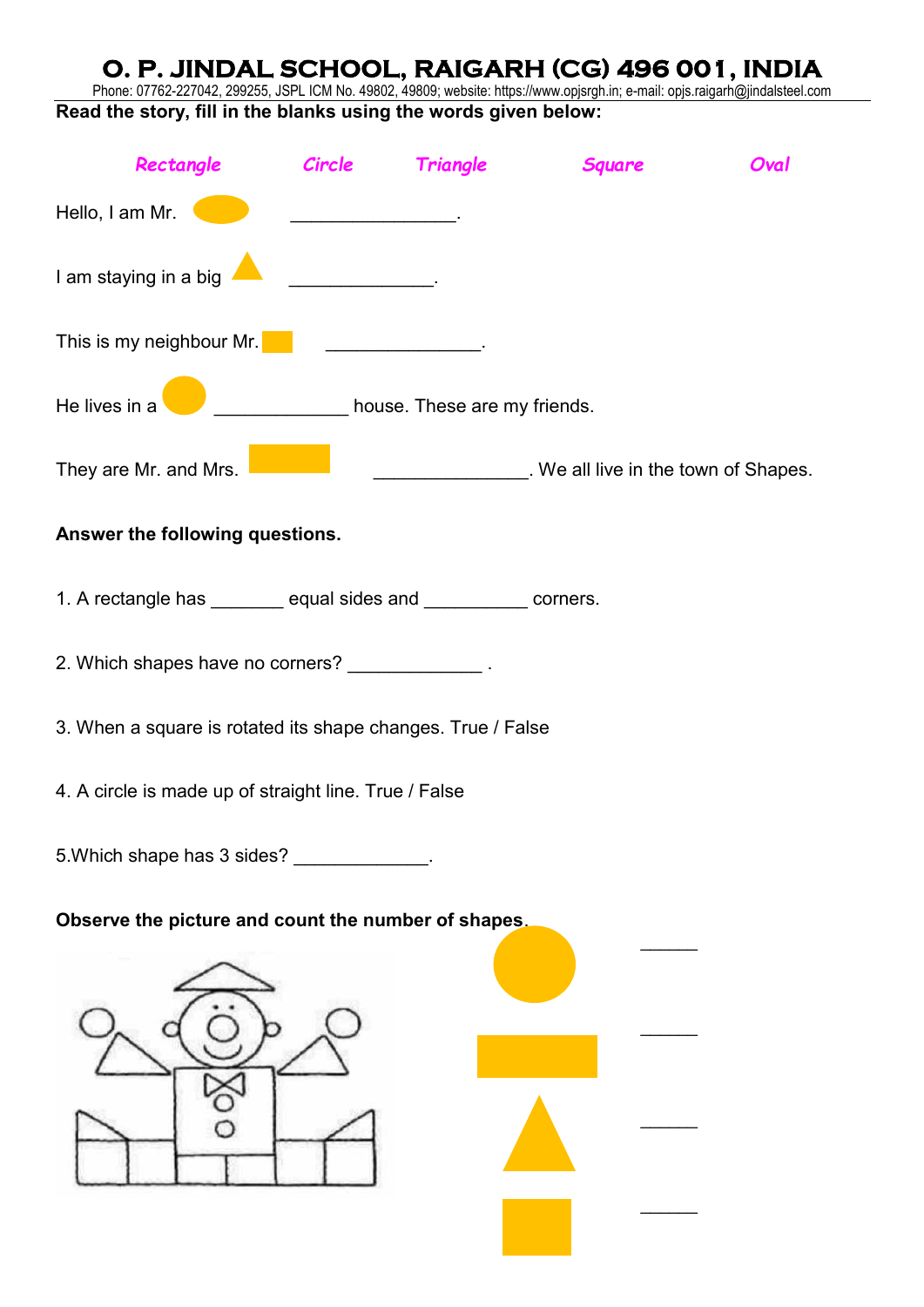Phone: 07762-227042, 299255, JSPL ICM No. 49802, 49809; website: https://www.opjsrgh.in; e-mail: opjs.raigarh@jindalsteel.com

# **(Ascending & Descending Order)**

### **Arrange the numbers in ascending orders:**

| 130 | 134 | 175 | 146 | 125 | 149 |
|-----|-----|-----|-----|-----|-----|
|     |     |     |     |     |     |
|     |     |     |     |     |     |

### **Arrange the numbers in descending orders:**

| 240 | 239 | 357 | 475 | 444 | 110 |
|-----|-----|-----|-----|-----|-----|
|     |     |     |     |     |     |
|     |     |     |     |     |     |

### **Read the question carefully and answer the following:**

(I) Mr. Ashok packed 185 carrots, 159 cabbages, 170 cucumbers and 116 onions. How would you write these numbers from smallest to greatest?

Ans.

(II) Riya has to complete the pages 291, 289, 294 and 263 in her Math book. How would you write these numbers from greatest to smallest?

Ans.

### **Fill in the boxes:**

| <b>Shapes</b>   | <b>Faces</b> | <b>Edges</b> | <b>Corners</b> |
|-----------------|--------------|--------------|----------------|
| <b>Cuboid</b>   | 6            |              | 8              |
| Cube            |              | 12           |                |
| <b>Cylinder</b> | 3            |              |                |
| Cone            |              |              |                |
| <b>Sphere</b>   |              | none         |                |

### **Name the shape of the following object:**